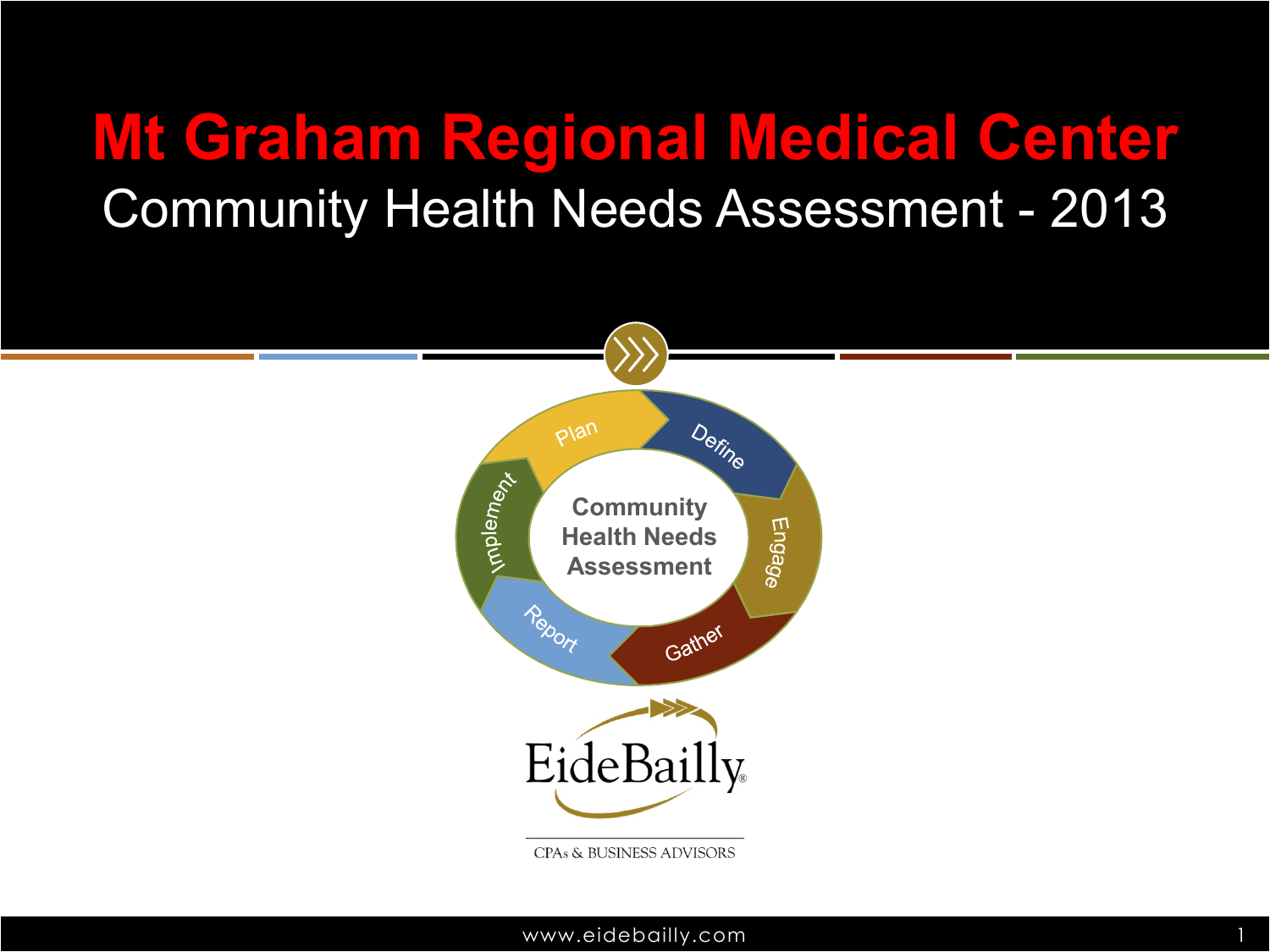

Between September 26, 2012 and July 30, 2013, a Community Health Needs Assessment (CHNA) was conducted by the Graham County Health Dept. and Mt Graham Regional Medical Center (MGRMC) for the approximately 42,000 residents of Graham and Greenlee Counties (Residents of the San Carlos Indian Reservation were not included due to the Indian Health hospitals and clinics that service their population). MGRMC is located in Safford, AZ, which is the county seat for Graham county. Both Graham and Greenlee counties are located in the Southeastern corner of Arizona.

MGRMC operates a 49-bed hospital with full Emergency Department, Laboratory, Imaging, General and Orthopedic Surgery, Obstetrics and ICU services. MGRMC also provides a rural health clinic and sleep lab as well as oncology, cardiology and gastroenterology services.

**CHNA**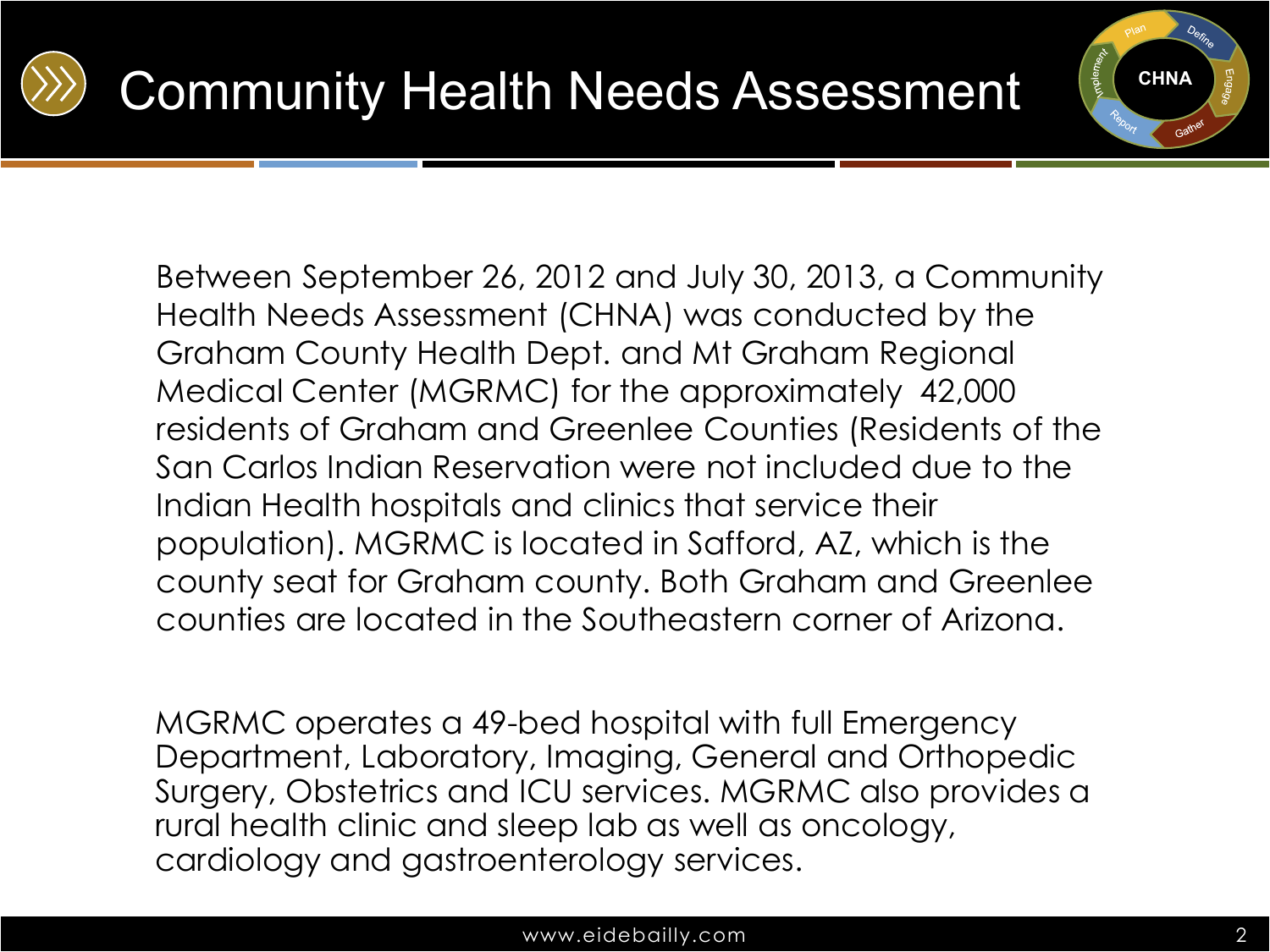



The information gathering phases of the assessment were initiated and primarily conducted by the Graham County Health Department. The Health Dept. held meetings with community members and formed a survey much like what MGRMC would have done had they completed this process on their own. Following the Health Department's information gathering process, MGRMC, in collaboration with Eide Bailly LLP an accounting and consulting firm specializing in consulting with healthcare organizations, analyzed the data and formed a committee of community members, many of whom had taken part in the Health Department's process, to discuss and analyze the data as it pertained to the hospital.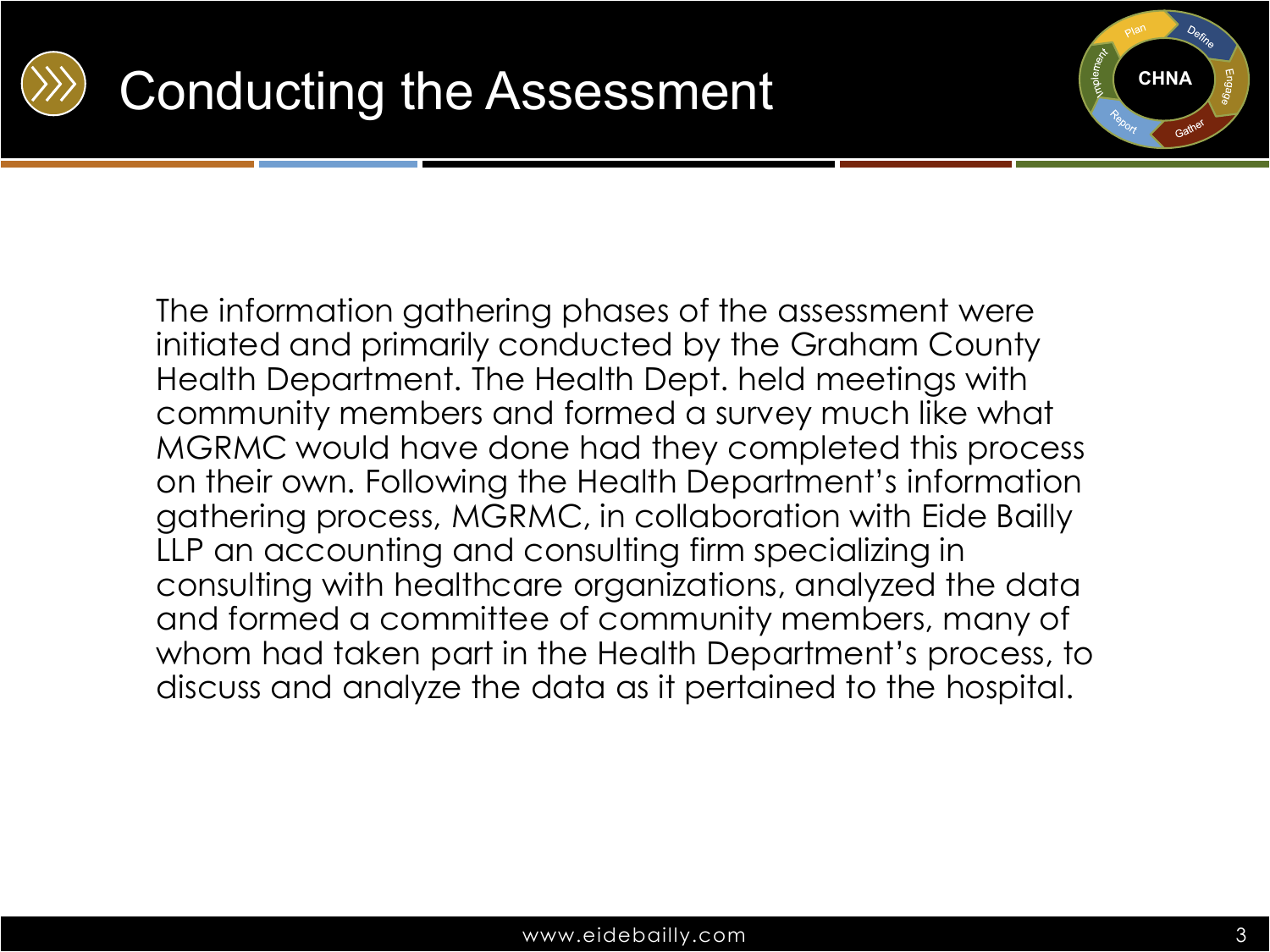



To ensure input from persons with broad knowledge of the community, individuals representing the educational, civic and non-profit segments of our community as well as a broad representation from the diverse ethnicities in our community were invited to participate. Representatives from the local health care providers and the county public health department were included to bring in additional professional perspective. Members of the underserved population were not represented directly. However, individuals who specifically serve these populations through government agencies, hospital clinics for the uninsured or underinsured, and nonprofit organizations that solely exist to meet the needs of the underserved were invited and did participate so that the issues these individuals face would be addressed.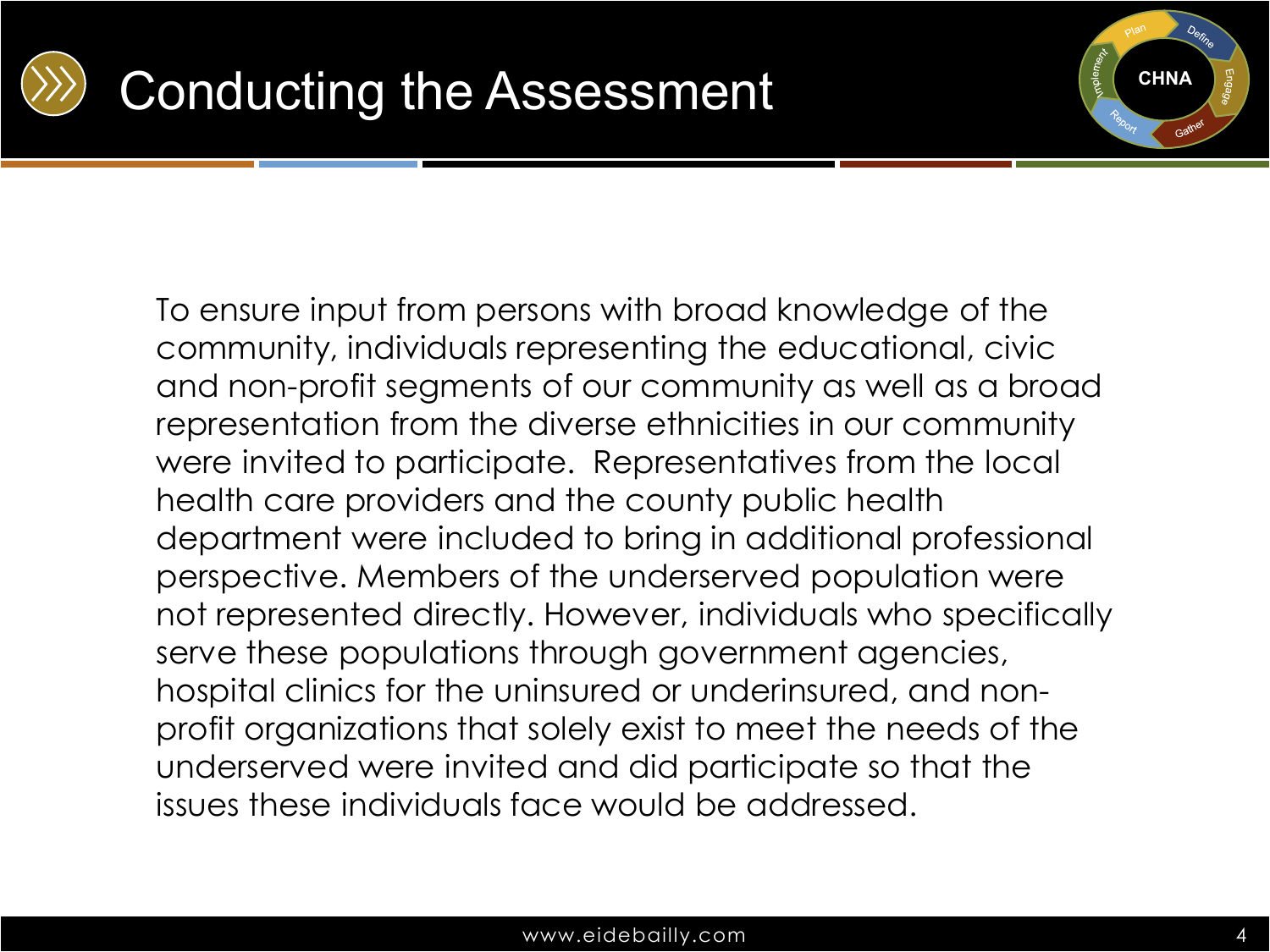

### **Example 20 Conducting the Assessment**

| Community Advisory Committee Participants |                                                               |  |
|-------------------------------------------|---------------------------------------------------------------|--|
| Individual                                | Position                                                      |  |
| <b>Randy Bryce</b>                        | Pharmacist                                                    |  |
| Jan Davenport                             | Home health provider                                          |  |
| Lori Burress                              | Director of Nursing-Hospital and<br>Long Term Care            |  |
| Heather Mack                              | <b>Emergency medical services</b><br>representative           |  |
| Laura Rogers/Steve                        | Public health officials                                       |  |
| Rutherford                                | (Graham/Greenlee)                                             |  |
| Chris Gibbs                               | Safford City Mayor                                            |  |
| <b>Brian Douglas</b>                      | <b>Graham County Disaster Planning</b>                        |  |
| Sean Wenham                               | Chamber of Commerce/Freeport                                  |  |
| <b>Gary Sorenson</b>                      | Community College Dean of<br>Students                         |  |
| Dr. Mark Tregaskas                        | Superintendent of Safford Schools                             |  |
|                                           | <u> Non-profit organizations/Social</u><br>www.eidebailly.com |  |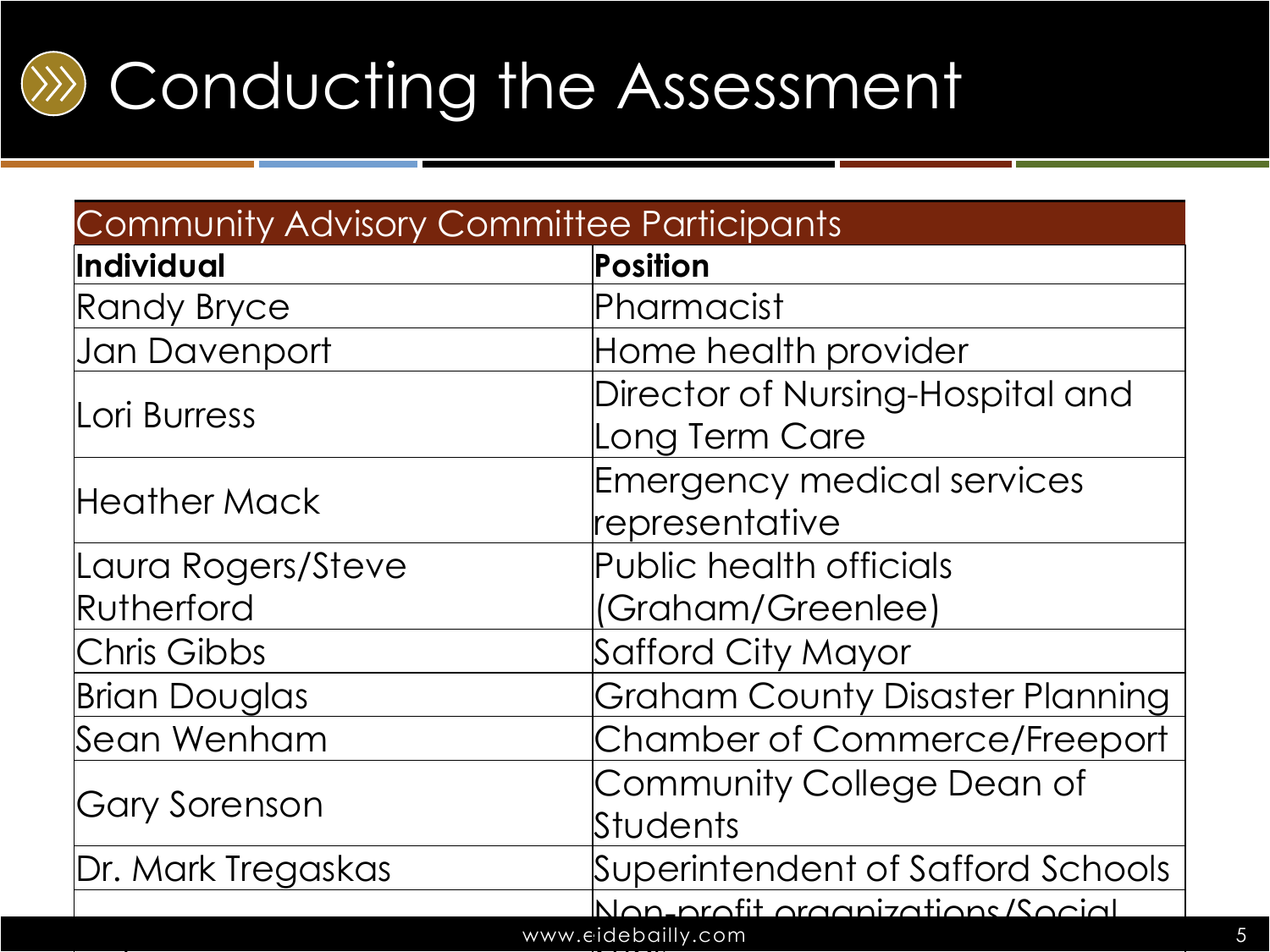

| Community Advisory Committee Participants |                            |
|-------------------------------------------|----------------------------|
| Individual                                | Position                   |
| <b>Toni Burress</b>                       | Tobacco/Diabetes Education |
| Keith Bryce                               | <b>Hospital CFO</b>        |
| Craig Smith                               | Counselor/Social Services  |
| Dr. Clinton Damron                        | Physician                  |
| Brenda Adamson                            | <b>Nurse Practitioner</b>  |
|                                           |                            |
|                                           |                            |
|                                           |                            |
|                                           |                            |
|                                           |                            |
|                                           |                            |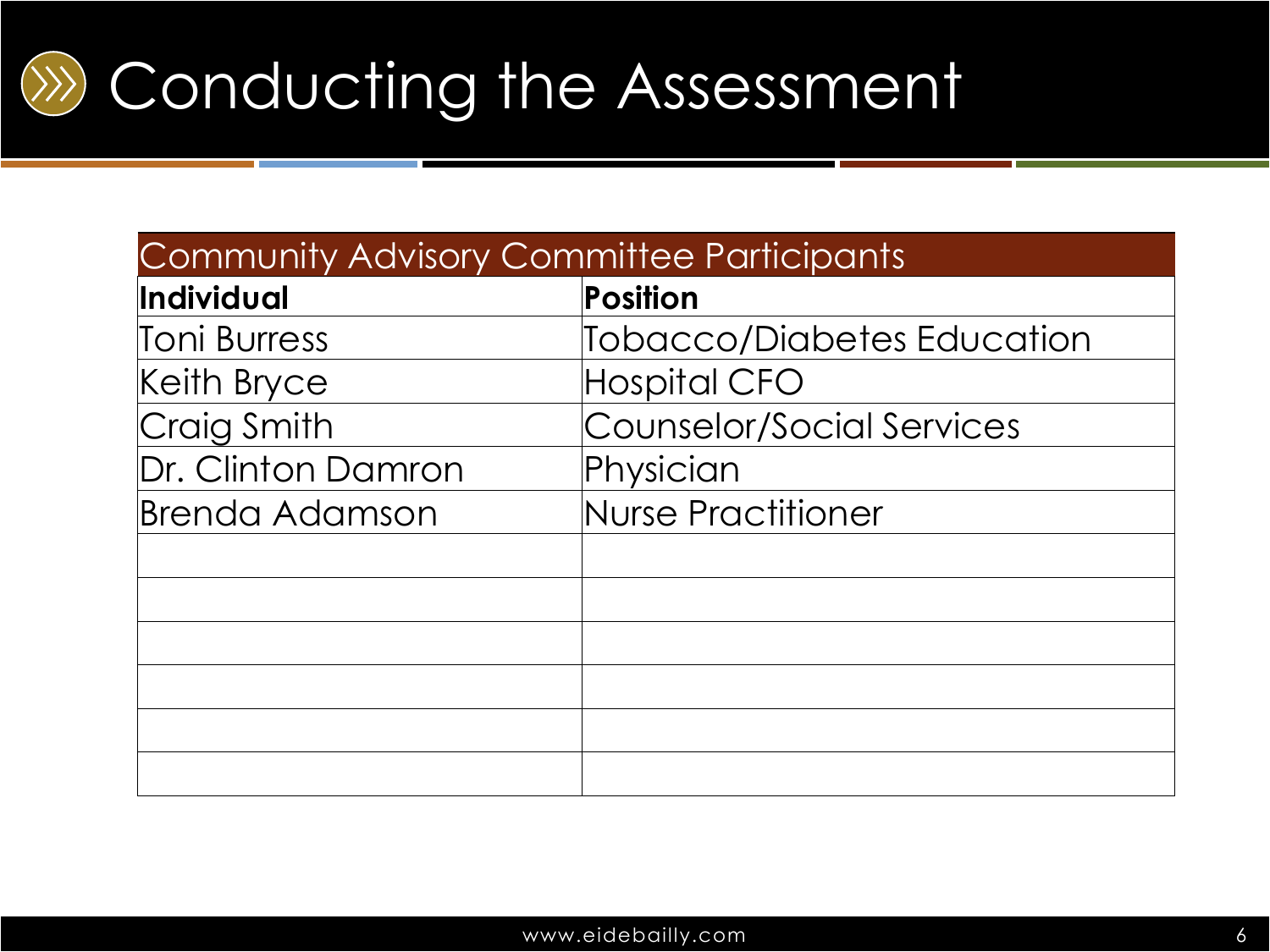



An initial meeting with the Community Advisory Committee was held and the first issue addressed by the Community Advisory Committee was the applicable service area to be considered in determining the community served.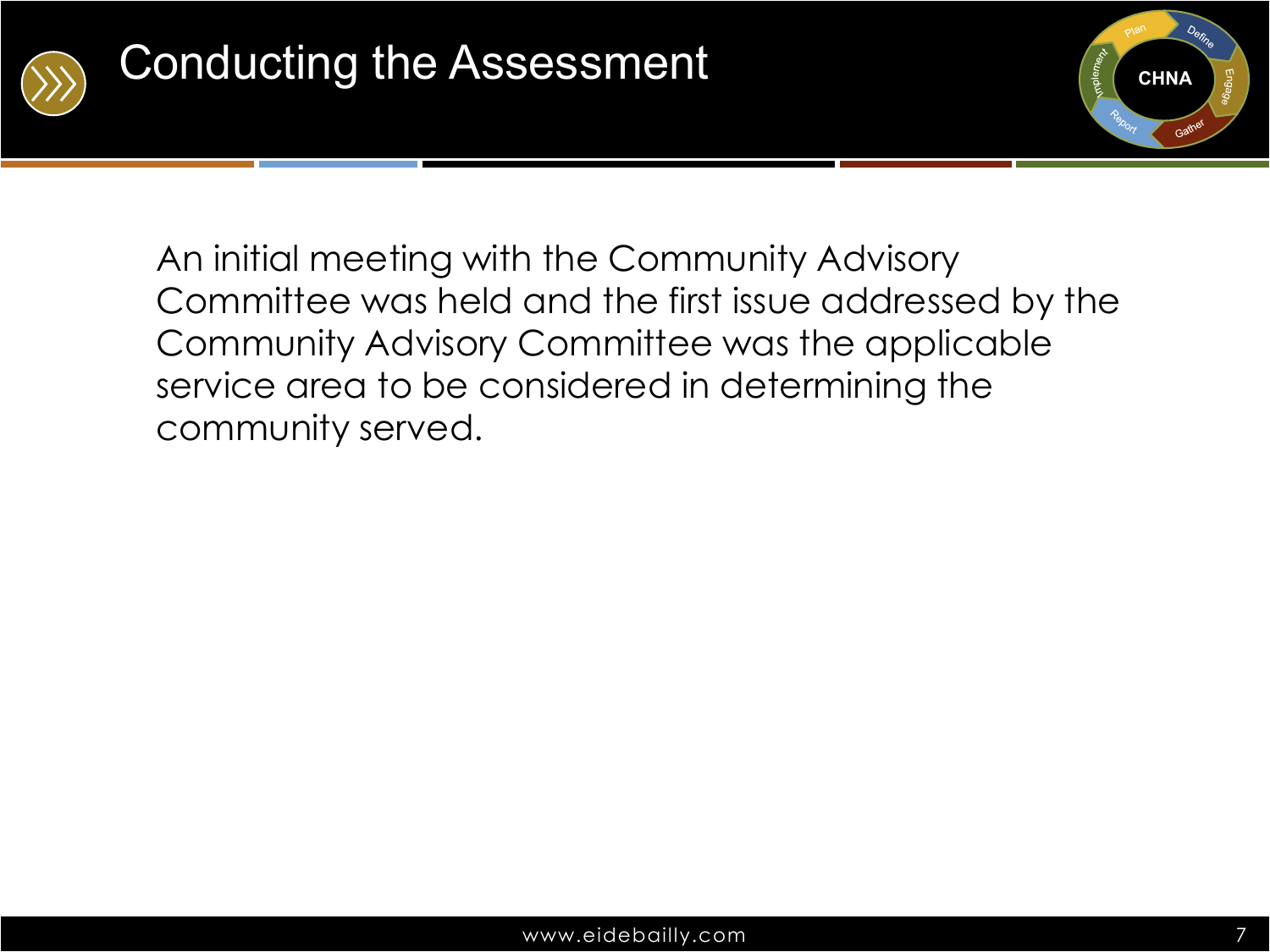

### Defining the Community



MGRMC presented information on the community origin of its patients based on admissions from the past year. More than 85% of its patients reside in either Graham or Greenlee county.

Based on this information, the committee identified the service areas of Graham County (not to include the San Carlos Indian Reservation due to the fact their healthcare needs are being met by hospitals and clinics provided by Indian Health Services) and Greenlee County for the purposes of the CHNA.

**CHNA**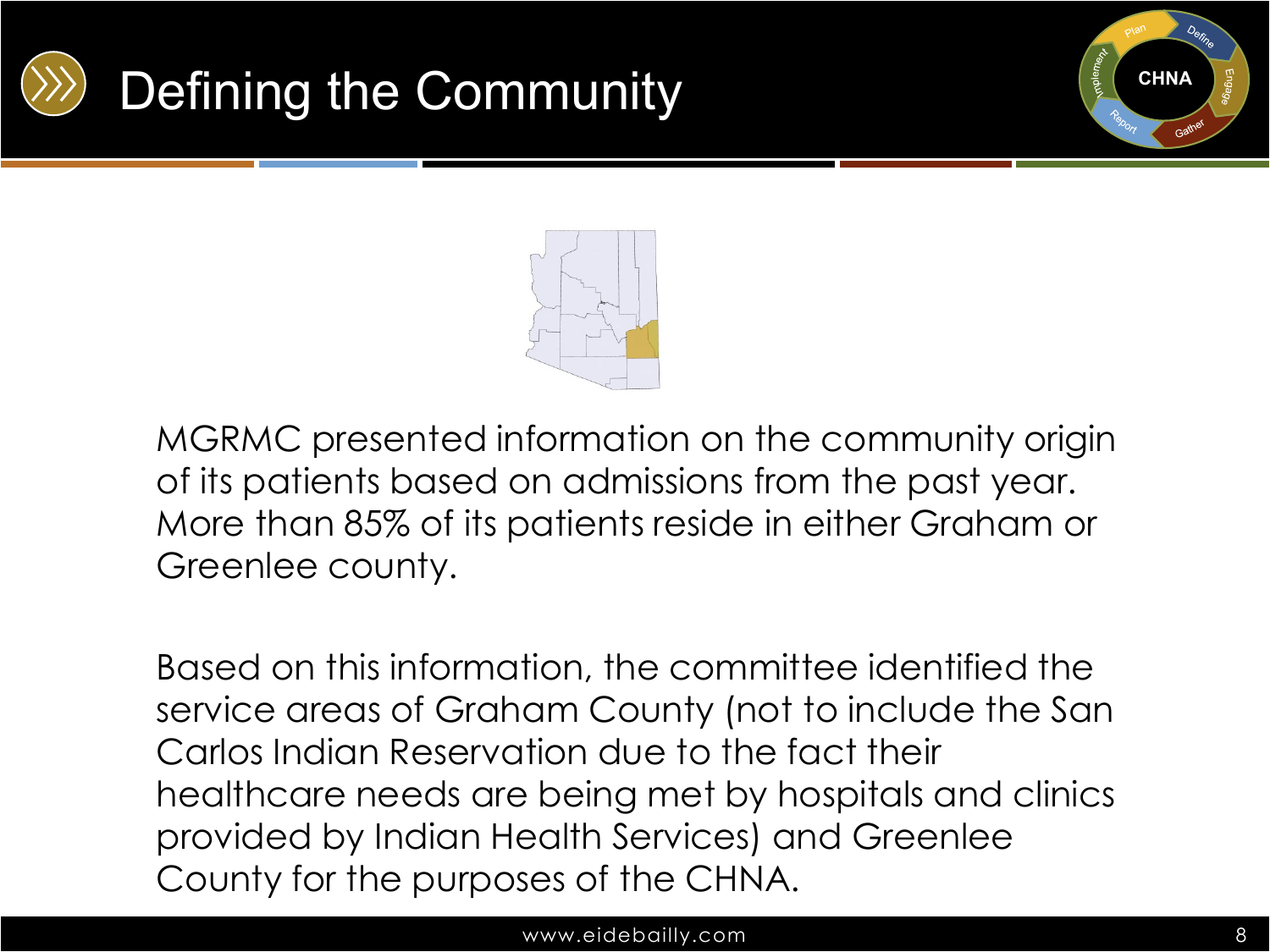



MGRMC is a community-owned hospital and operates under the direction of a Graham County Hospital District Board. Greenlee County has no hospital and is considered part of the MGRMC service area. Those individuals living in Graham County on the San Carlos Indian Reservation are serviced by the Federal Indian Health program and receive their hospital services from the hospital located in San Carlos, AZ.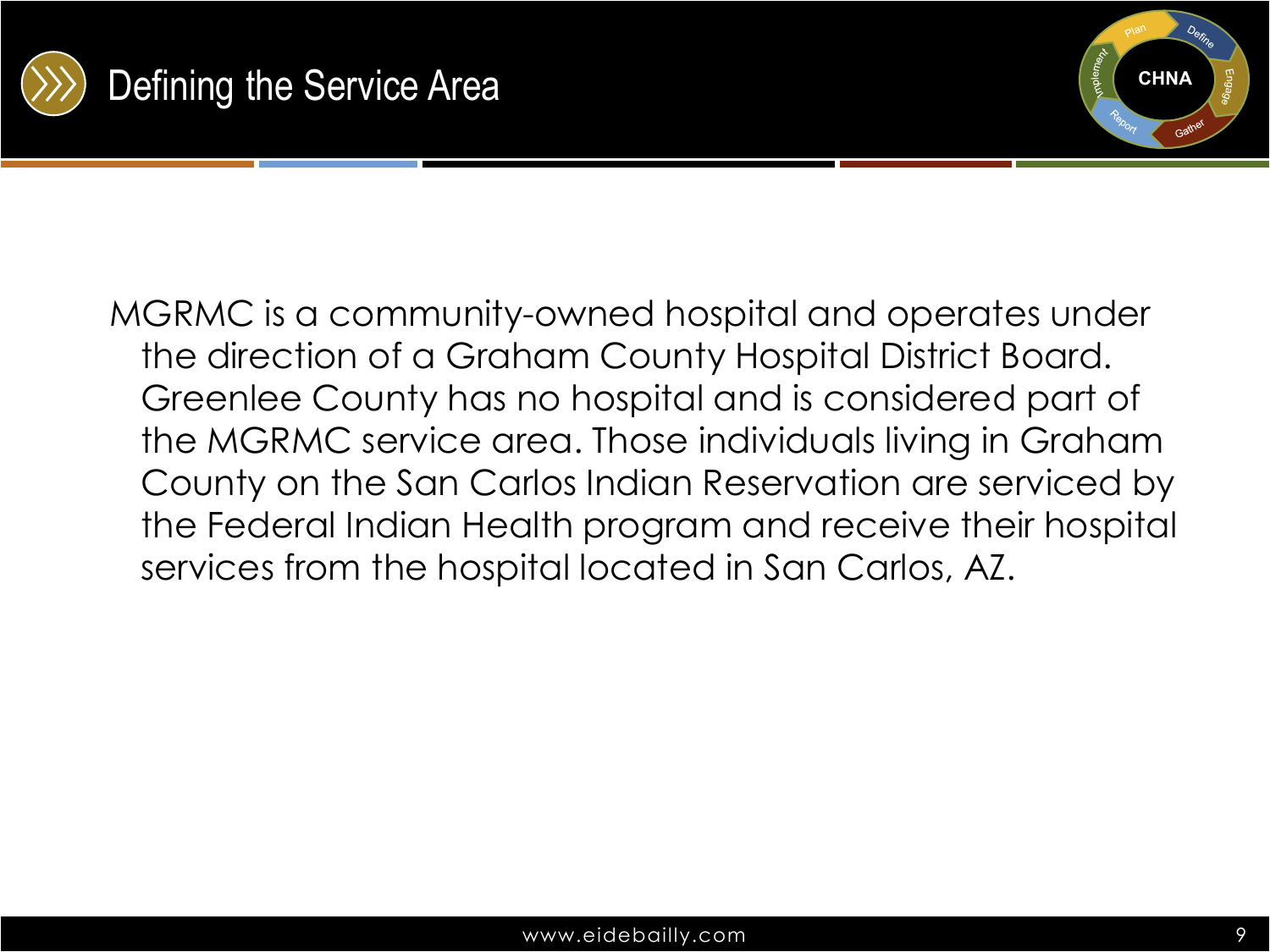# Community Description

Graham and Greenlee counties are predominantly rural areas dominated by agricultural and mining. The 2010 census estimates a population of 37,220 with an average population density of 8.1 residents per square mile in Graham County and a population of 8,437 with an average population density of 4.6 resident per square mile in Greenlee County. MGRMC provides the only inpatient hospital services in the two county service area. The service area population is estimated to have experienced a very slight increase in total population between 2010 and 2012 (1.2%).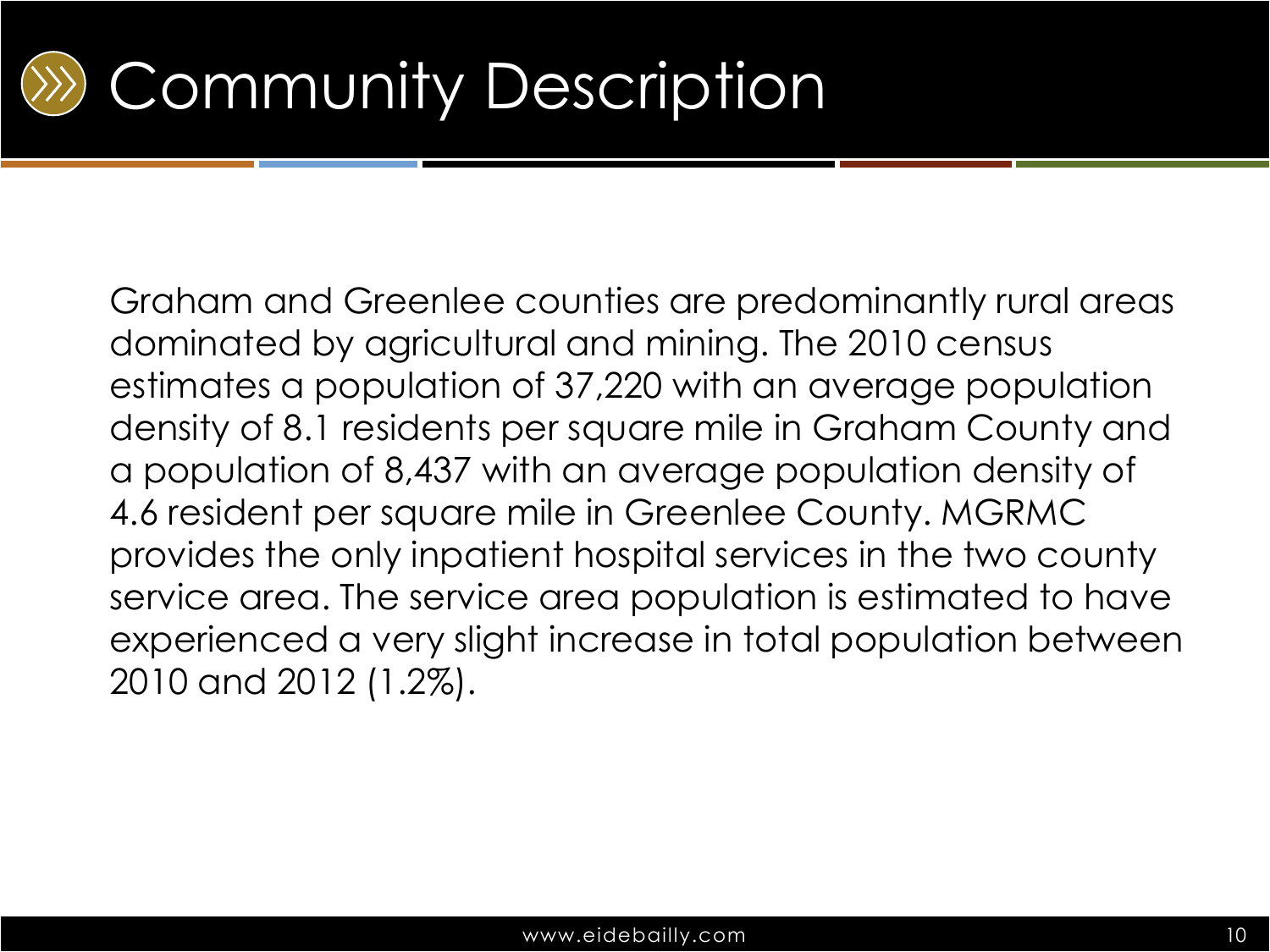



Median household income in the service area is \$43,083 in Graham County and the median household income is \$49,390 for Greenlee County. Both counties are below the median income values for both the state of Arizona and the United States. Unemployment rates for the service area range from 8.1% (June, 2013), 5.7% (January, 2008), to 14.5% (July, 2010). These rates compare favorable to the state of Arizona (9.5%) and almost identical to the United States average (8.2%).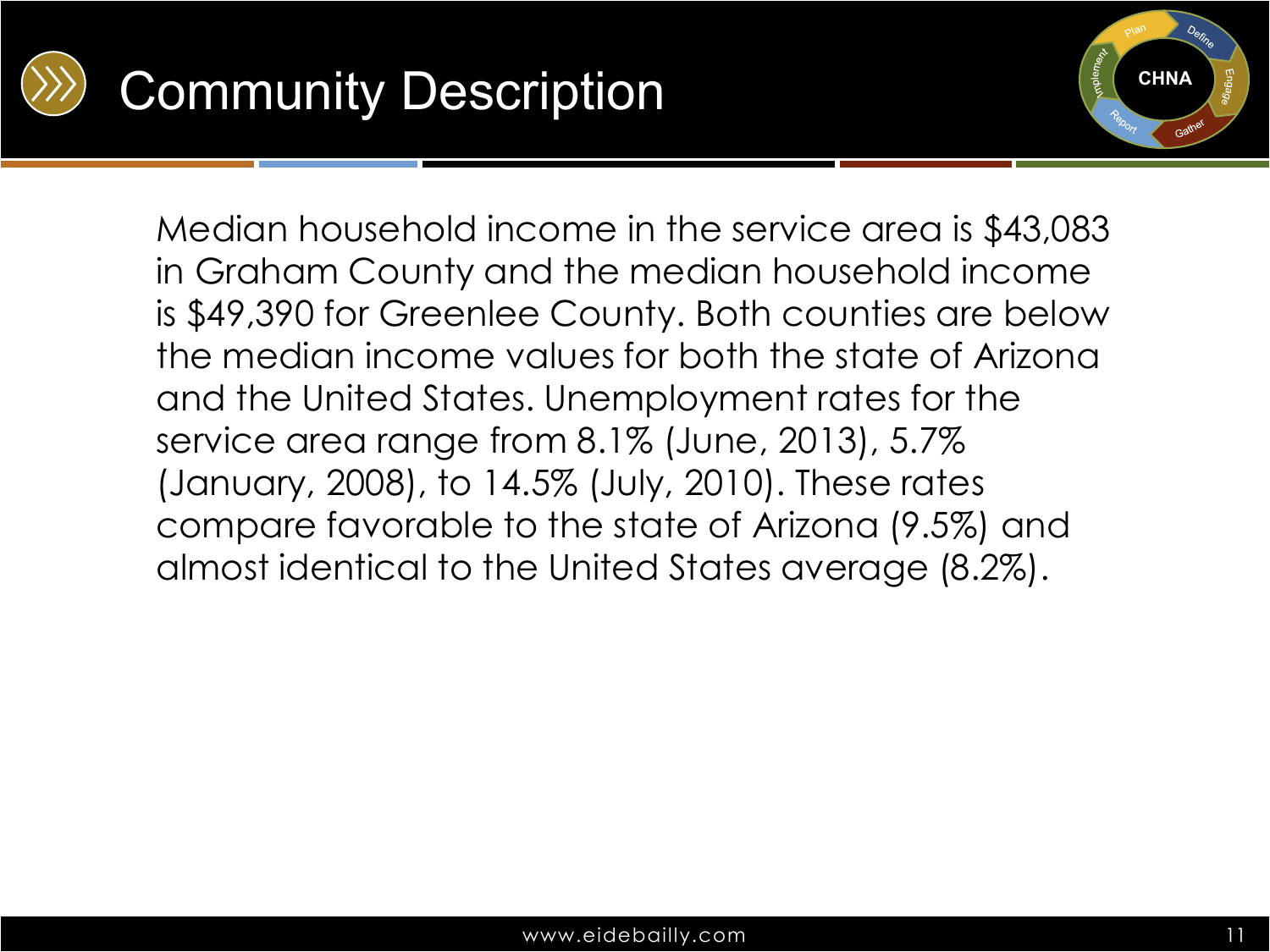



In their initial meeting, the Graham County Health Department (GCHD) community committee reviewed health statistics and data from the Arizona Health Status and Vital Statistics 2010.

[\(http://www.azdhs.gov/plan/report/ahs/ahs2010/t](http://www.azdhs.gov/plan/report/ahs/ahs2010/toc10.htm) oc10.htm)

The review included analysis of health trends and comparisons within the community and with other counties in Arizona.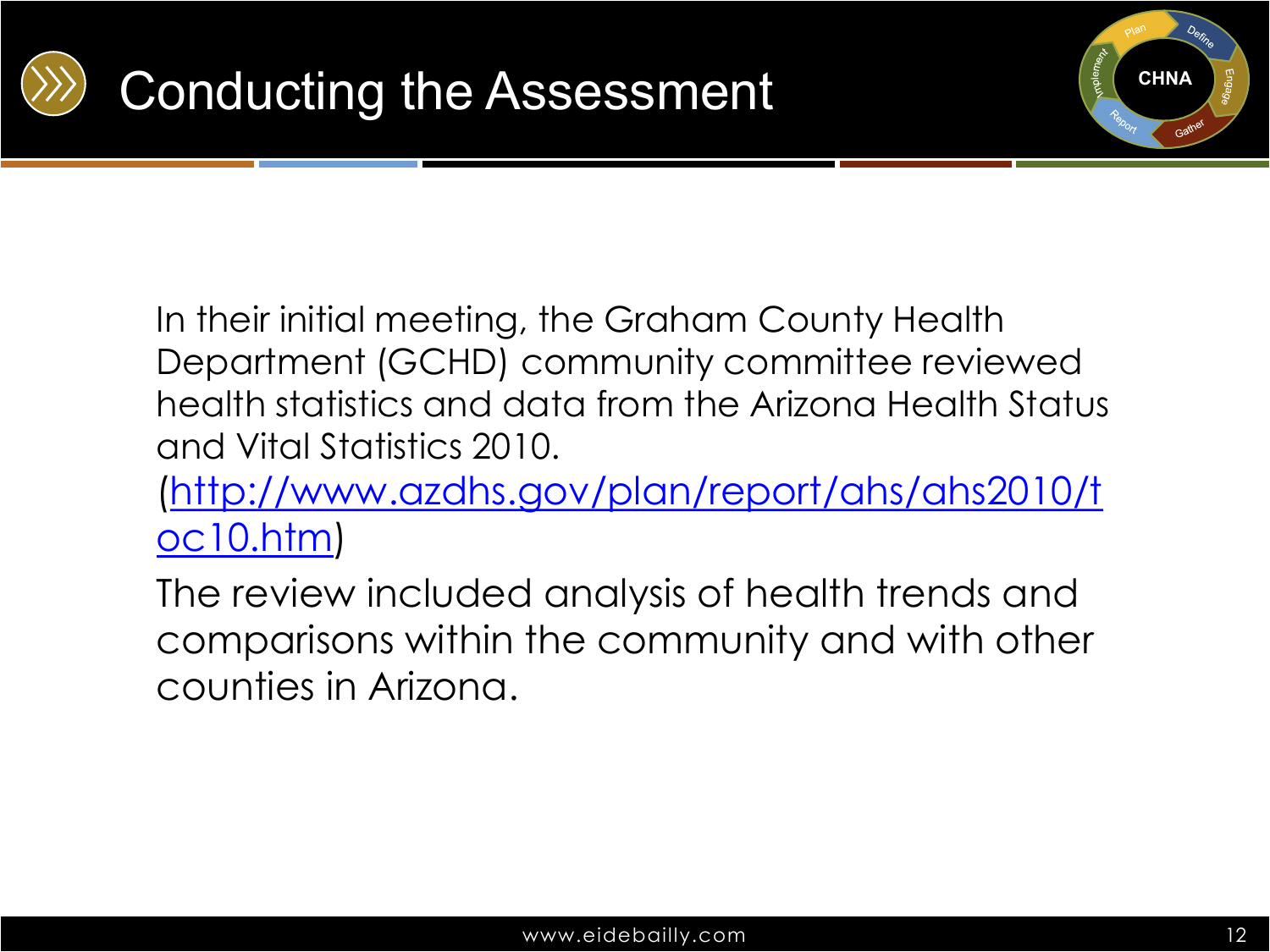



The GCHD Community Committee discussed each of the health trends to determine if the information was consistent with their understanding of the needs of the community. This discussion led to the development of a survey tool to gather additional information on the community health needs, as perceived by others not already participating in the Community Committee.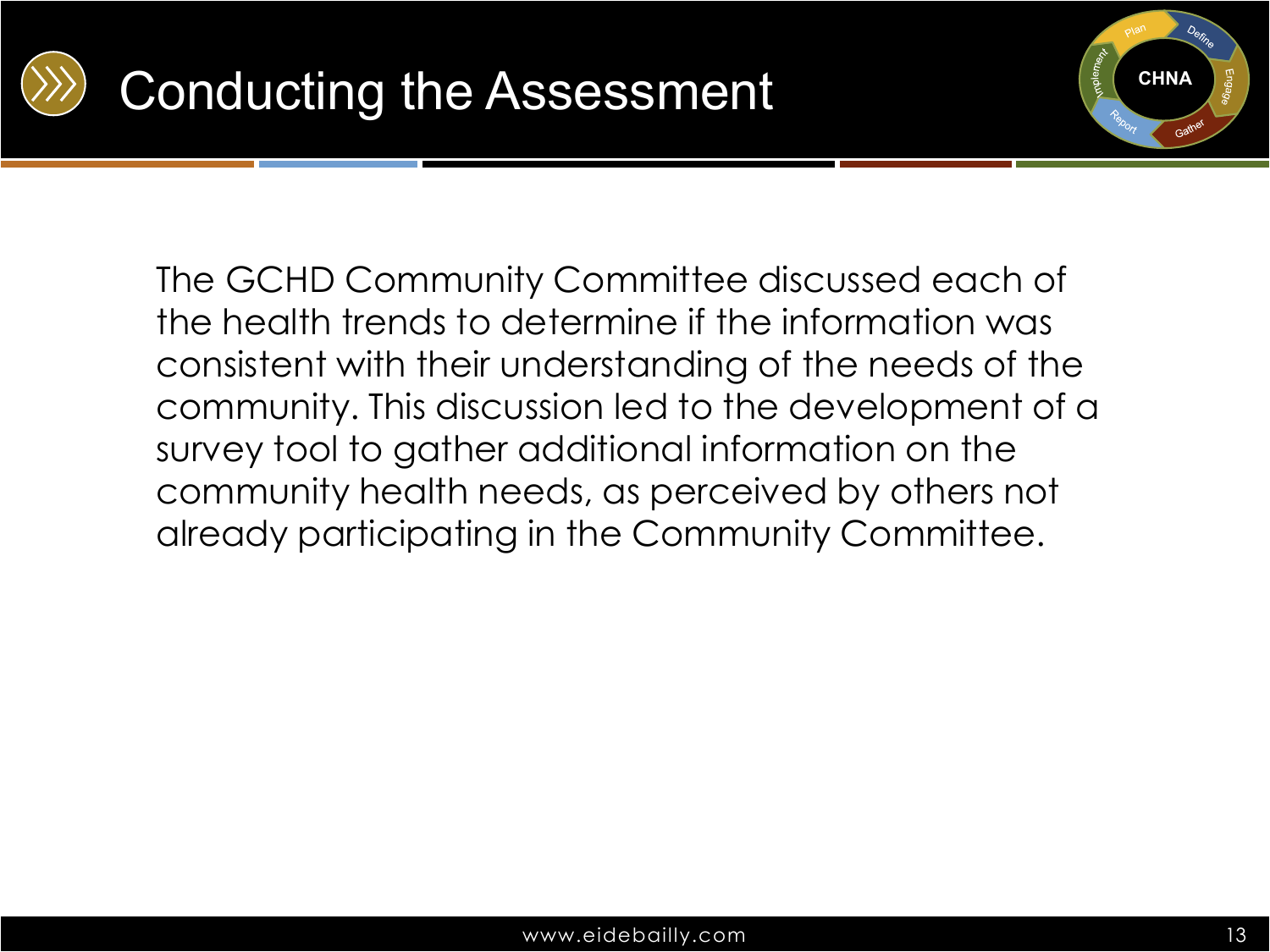



This survey was then taken to community meetings throughout the service area, advertised in local media and made available in paper form in public health clinics, local businesses, at MGRMC, physician's clinics and at various civic organizations (Rotary, Lions' Club). The survey was also available on-line utilizing the SurveyMonkey software and questionnaire tool.

A total of 1026 surveys were collected for a total sample size of 2.24% of the population. This total is significantly higher than totals collected in similar volunteer studies conducted by county health departments throughout the state of Arizona throughout 2012.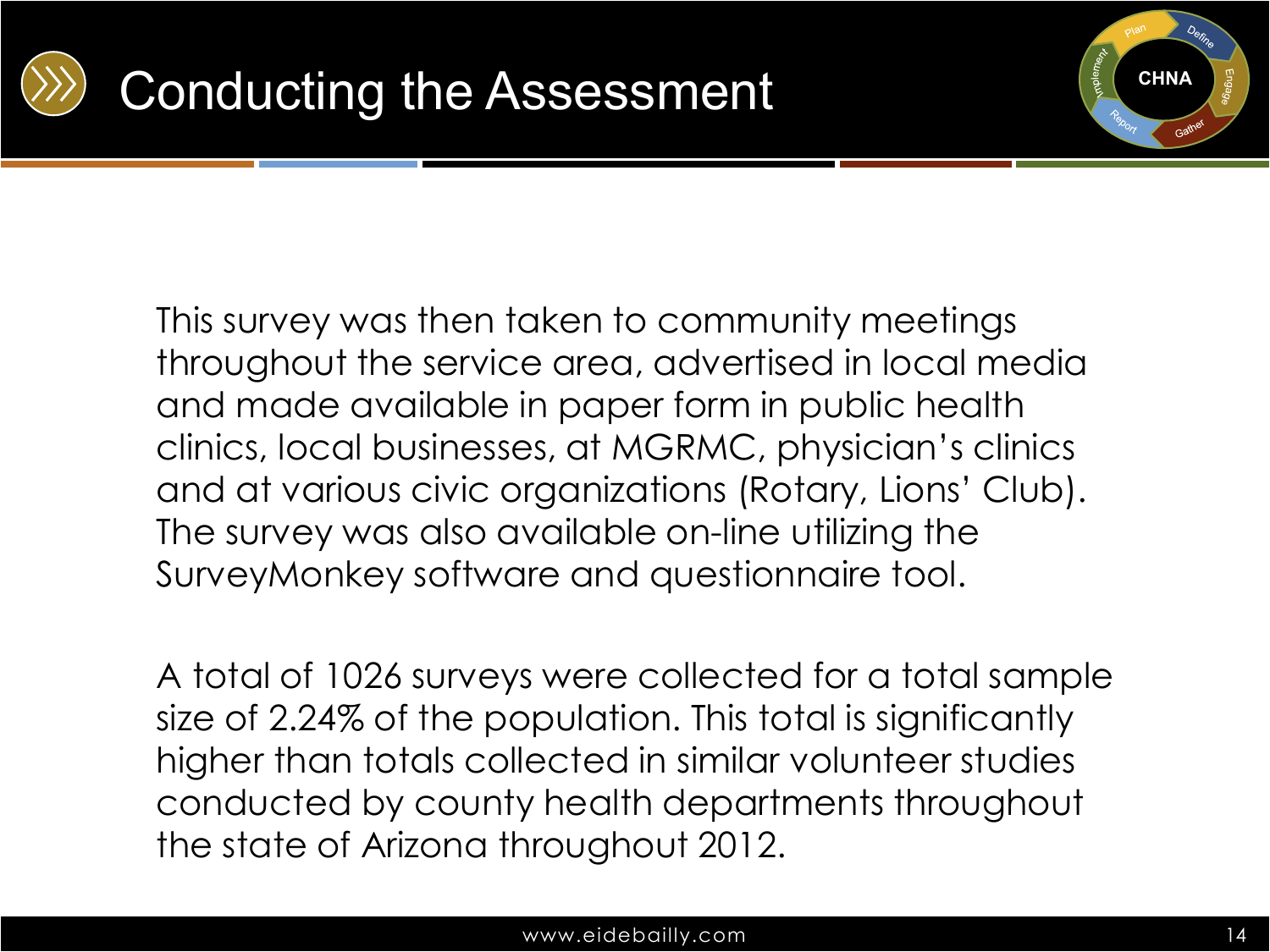



The results of the survey were then communicated to the MGRMC Community Advisory Committee.

Based on the health needs identified in the review of health data and the results of the GCHD survey, the MGRMC Community Advisory Committee developed a list of 9 potential community needs related directly or indirectly to the hospital. There were no primary and chronic disease or other specific health needs identified related to low income or chronically ill populations.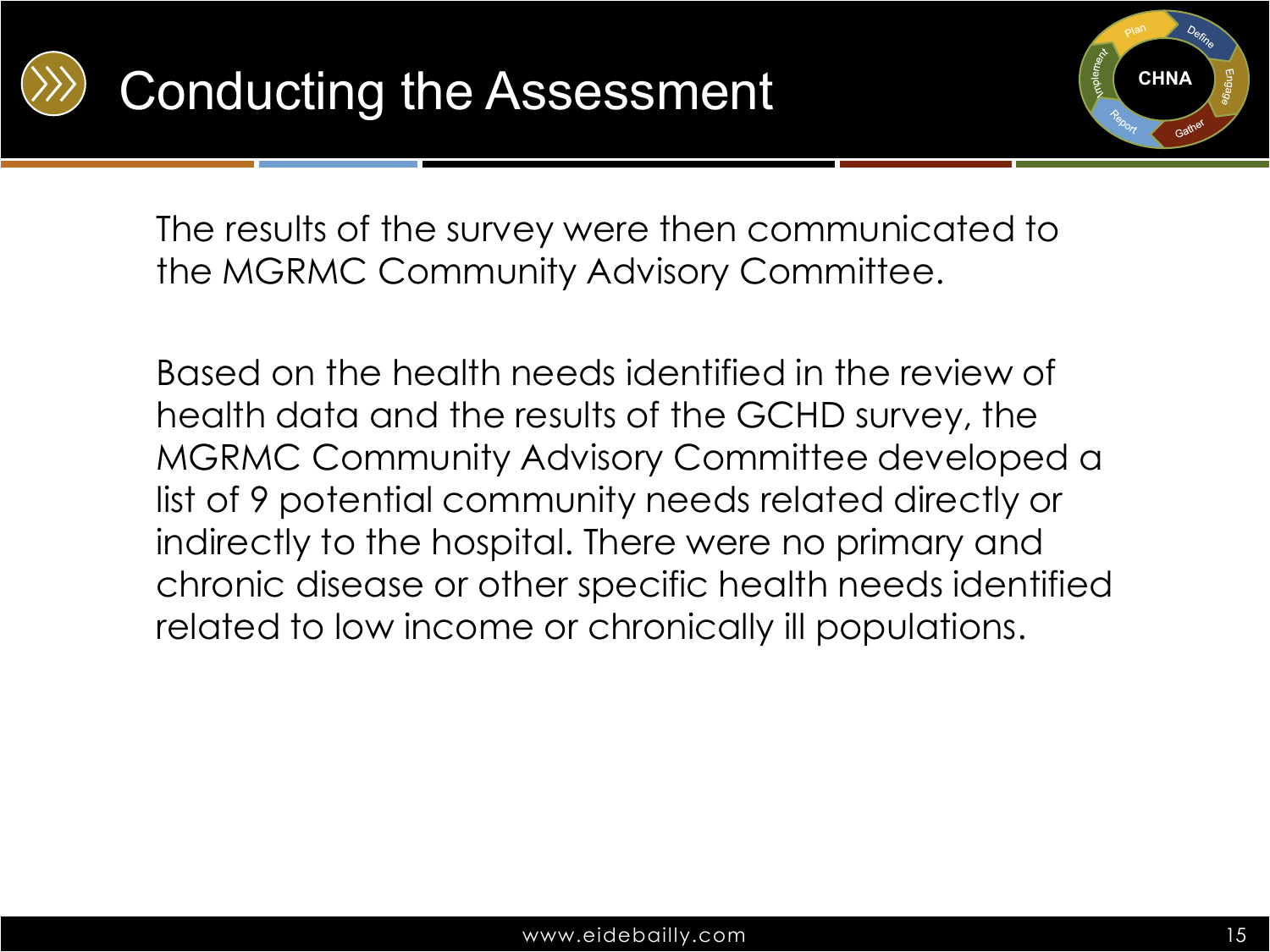## Potential Health Needs

- 1. Alcohol and Substance Abuse
- 2. Mental Health Services
- 3. Other Specialty Services
- 4. Teen Pregnancy
- 5. Abuse or Neglect
- 6. Obesity
- 7. Poor Diet
- 8. Car Seat Safety
- 9. Basic Understanding of the ACA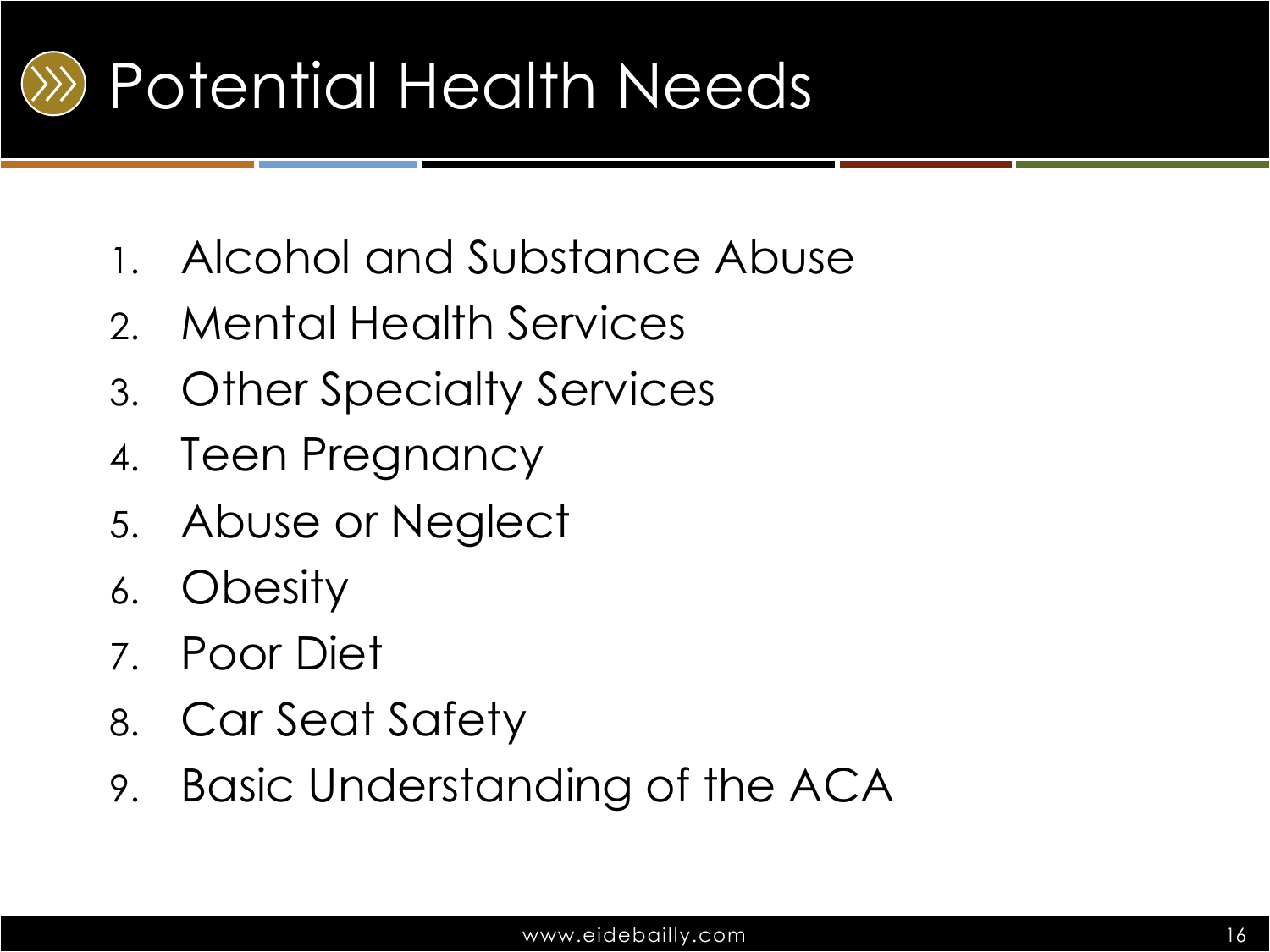The MGRMC Community Advisory Committee members agreed on a set of criteria to evaluate the list of potential needs identified through the fact finding process. The criteria included:

- a. Potential to Impact Community Health
- b. Cost to the Community
- c. Community Urgency

The Community Advisory Committee discussed each of the 9 identified health issues in terms of whether it truly was an issue, the potential health improvement impact, cost and urgency. Committee members then identified 5 of the issues they felt had the highest community priority. This process involved casual group discussion as committee members placed their priority votes on the items, allowing for individuals to make decisions with input from their fellow committee members.

**CHNA**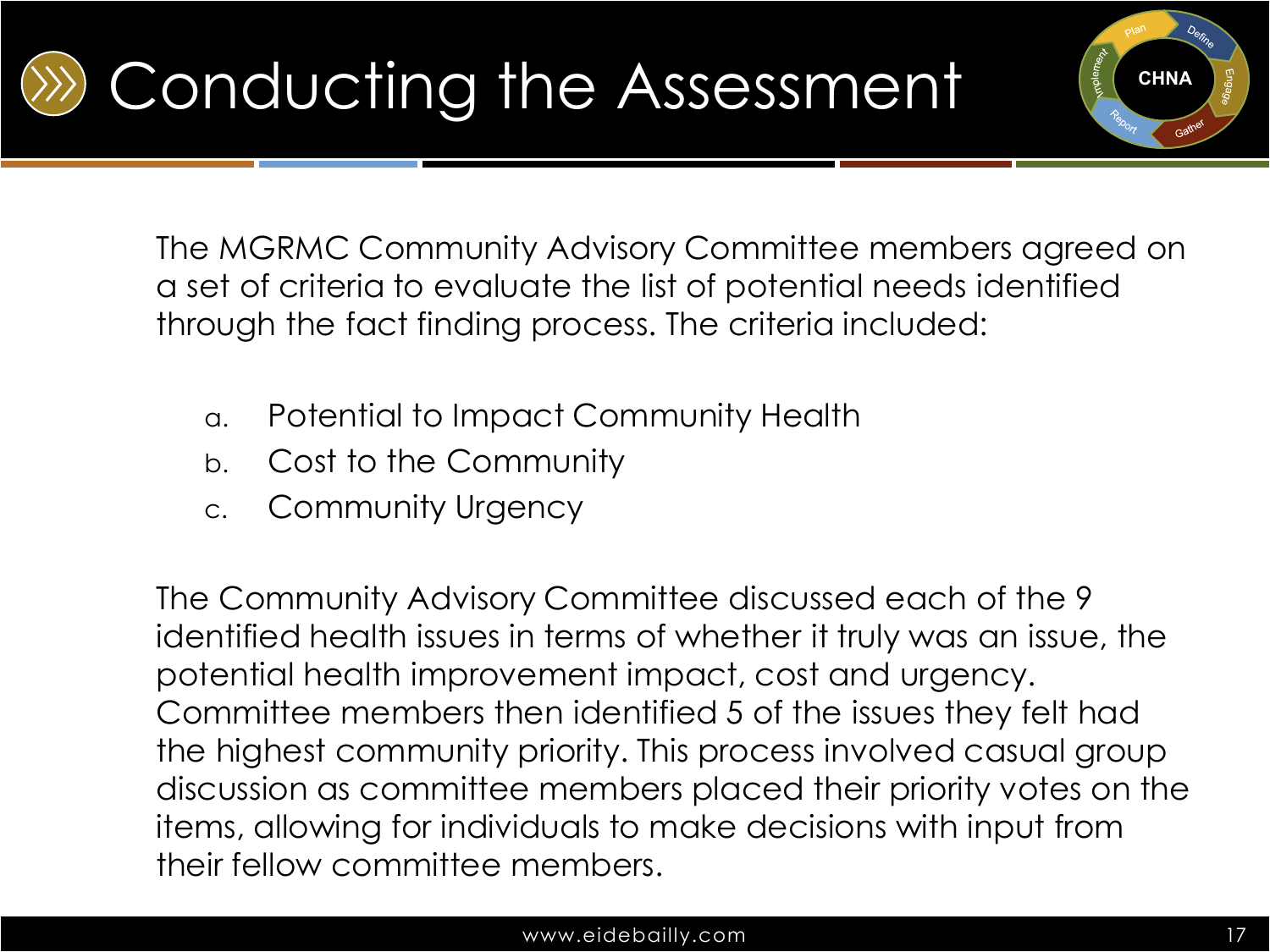



The prioritization process identified priority issues for the community, presented in rank order:

- 1. Alcohol and Substance Abuse
- 2. Mental Health Services
- 3. Additional Specialty Services
- 4. Teen Pregnancy
- 5. Car Seat Safety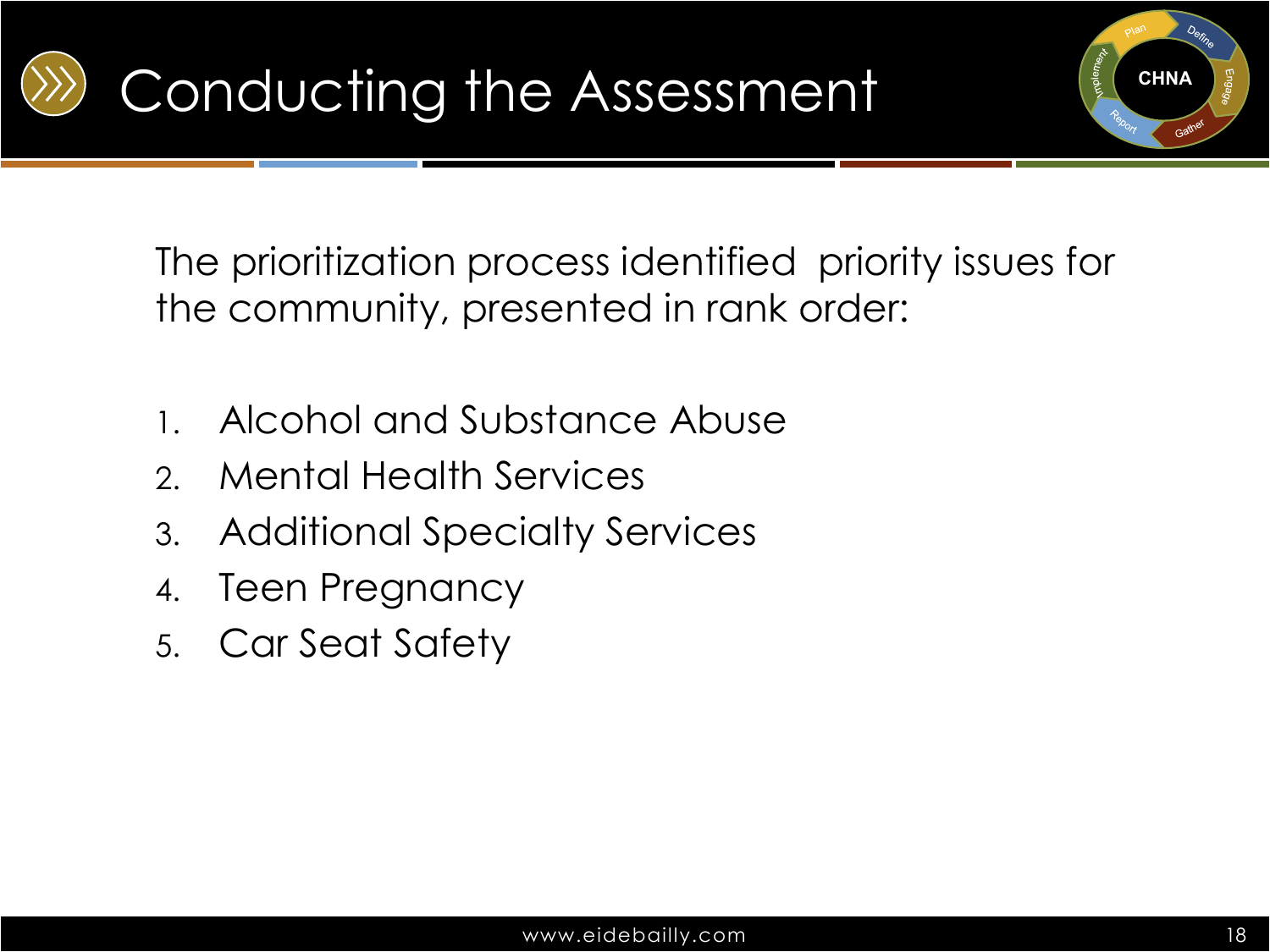



During the discussion on health needs, the Committee identified other resources in the community that may be available to work in collaboration with MGRMC to address the needs identified including:

- Schools
- Churches/Non-Profits
- County Health Department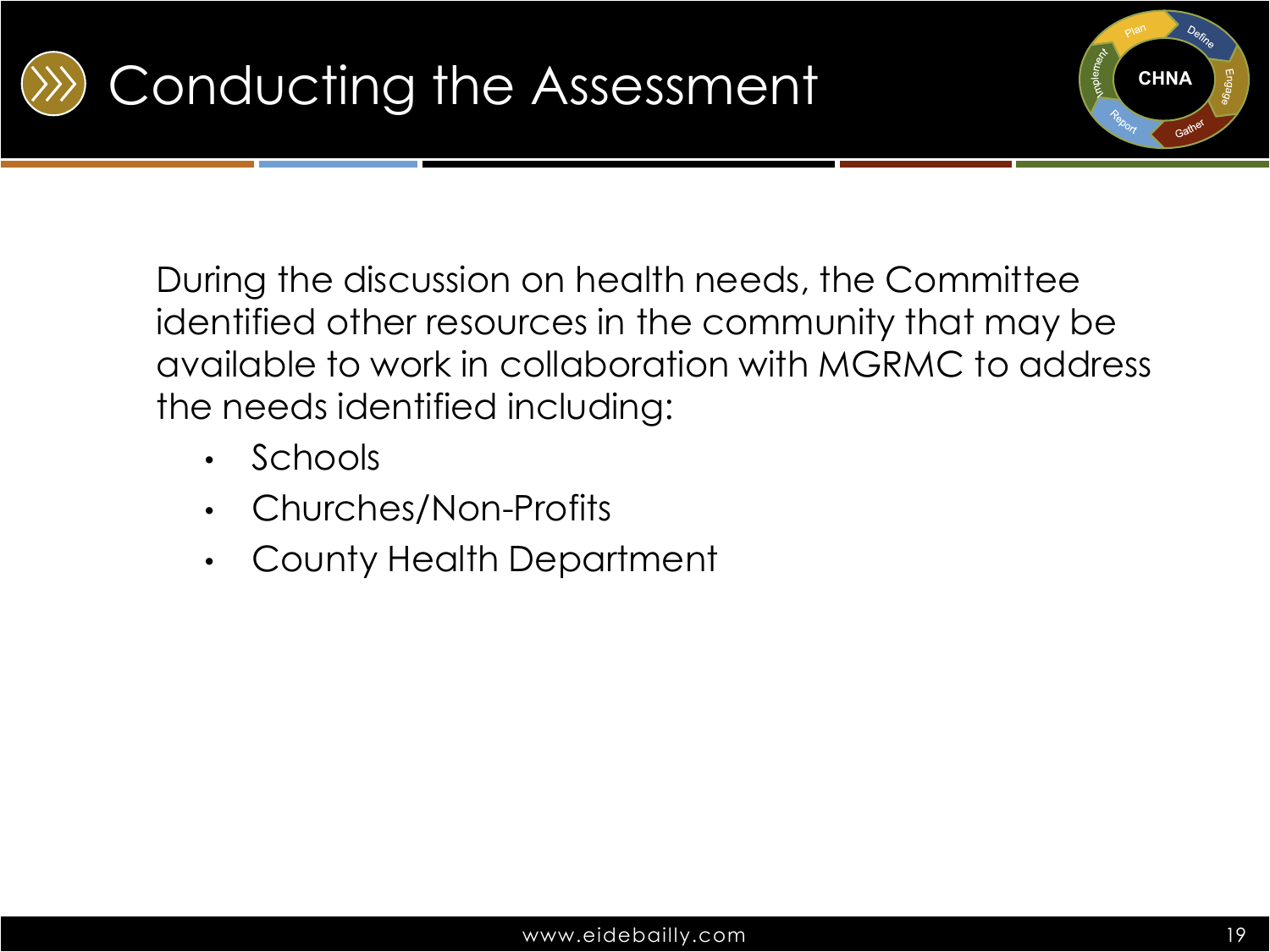

#### Next Steps

MGRMC is required to adopt an organization specific implementation strategy in response to the Community Health Needs Assessment report. In the coming months, this implementation strategy will be discussed and approved by the Board of Directors of MGRMC, and will be reviewed on an annual basis. The CHNA process and public report will be repeated every three years, as required by federal regulations.

**CHNA**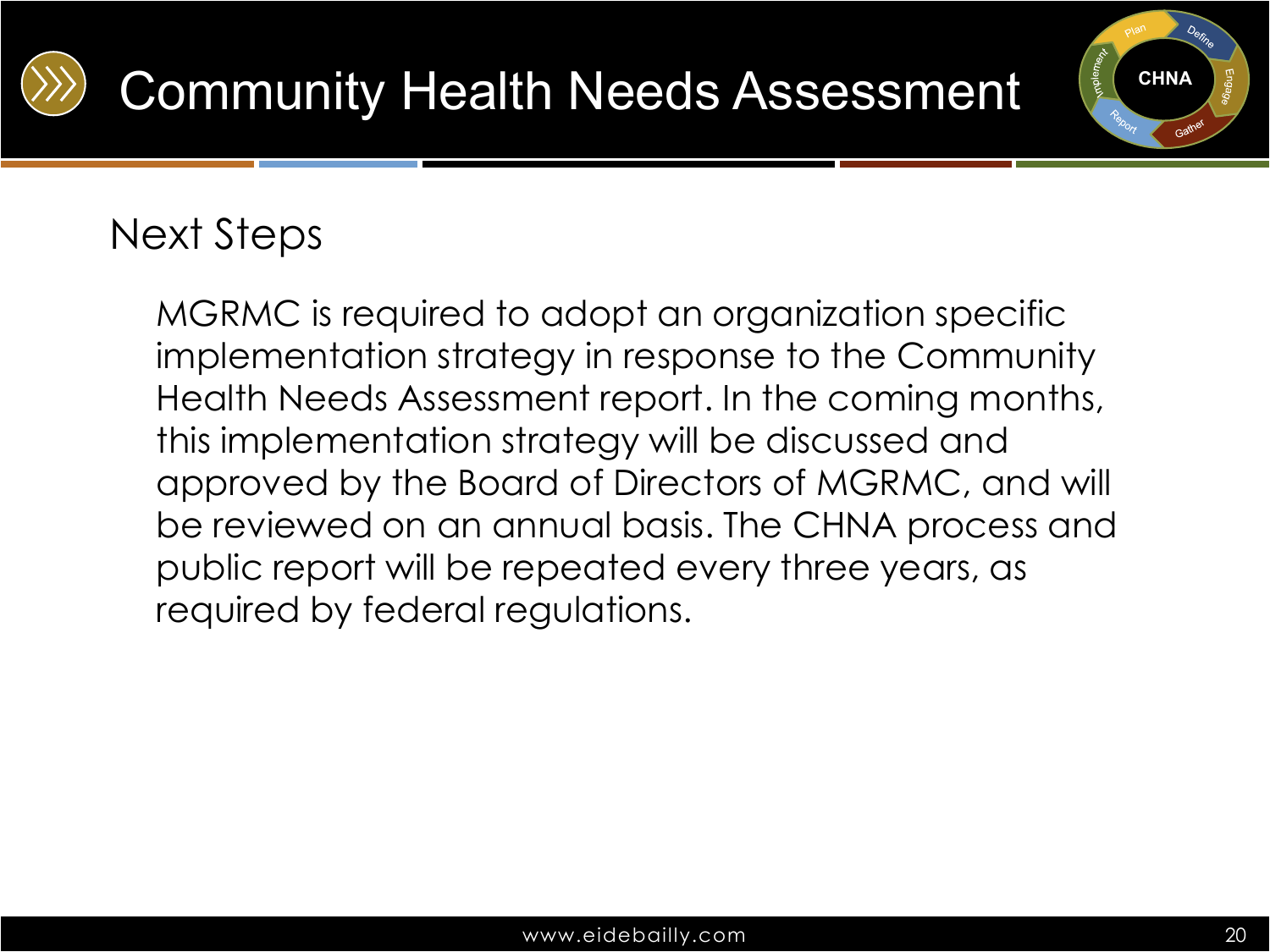



#### Community Contact Information for CHNA

Community members who would like to provide input on the next CHNA process, would like to comment on the needs identified or would like to review detailed community health statistics and data gathered and reviewed by the committee, are encouraged to contact MGRMC with their inquiries, suggestions or comments.

CHNA Contact for MGRMC: Ryan Rapier, Director of Public Relations and Marketing 928-348-3748 ryanr@mtgraham.org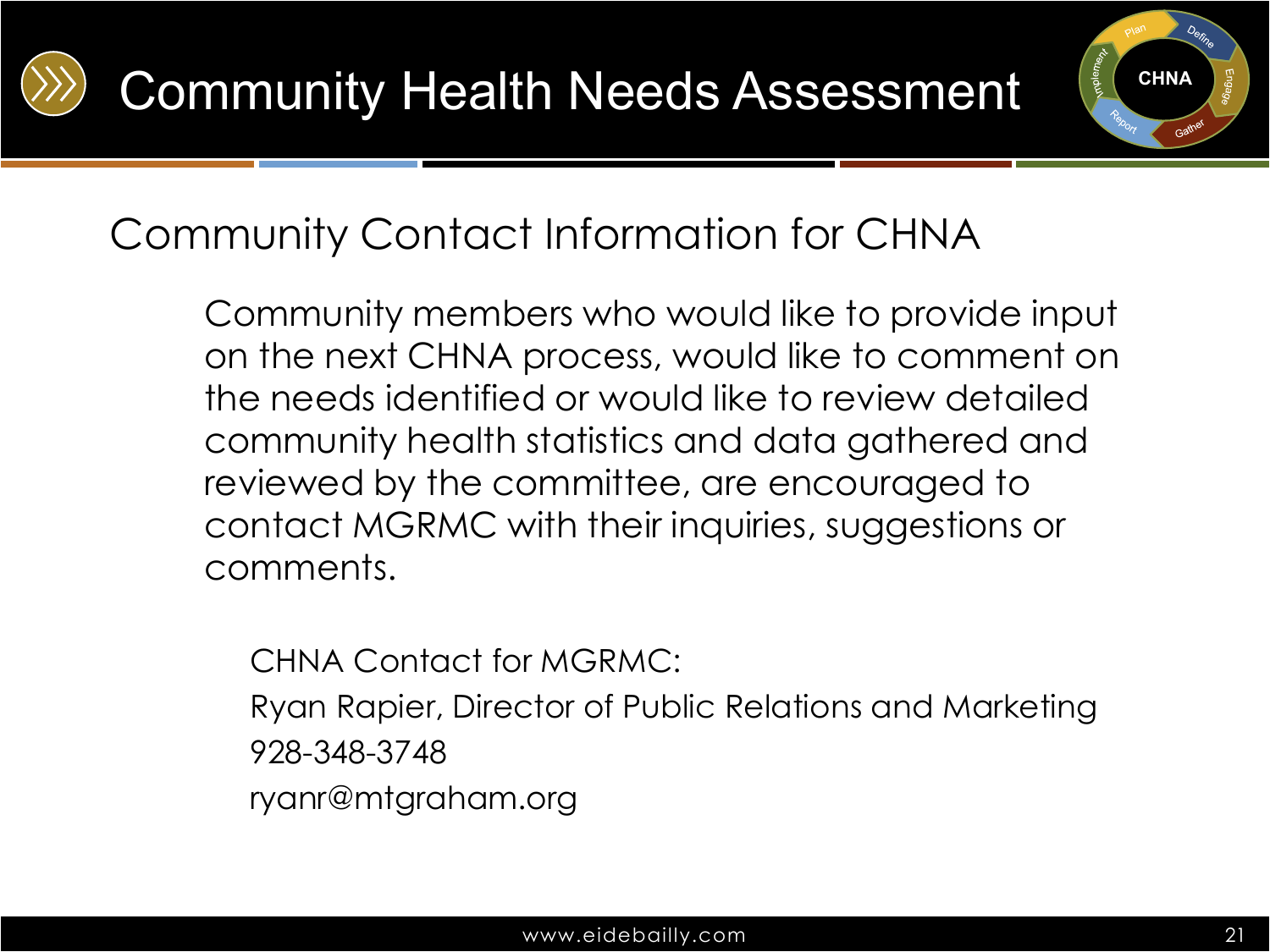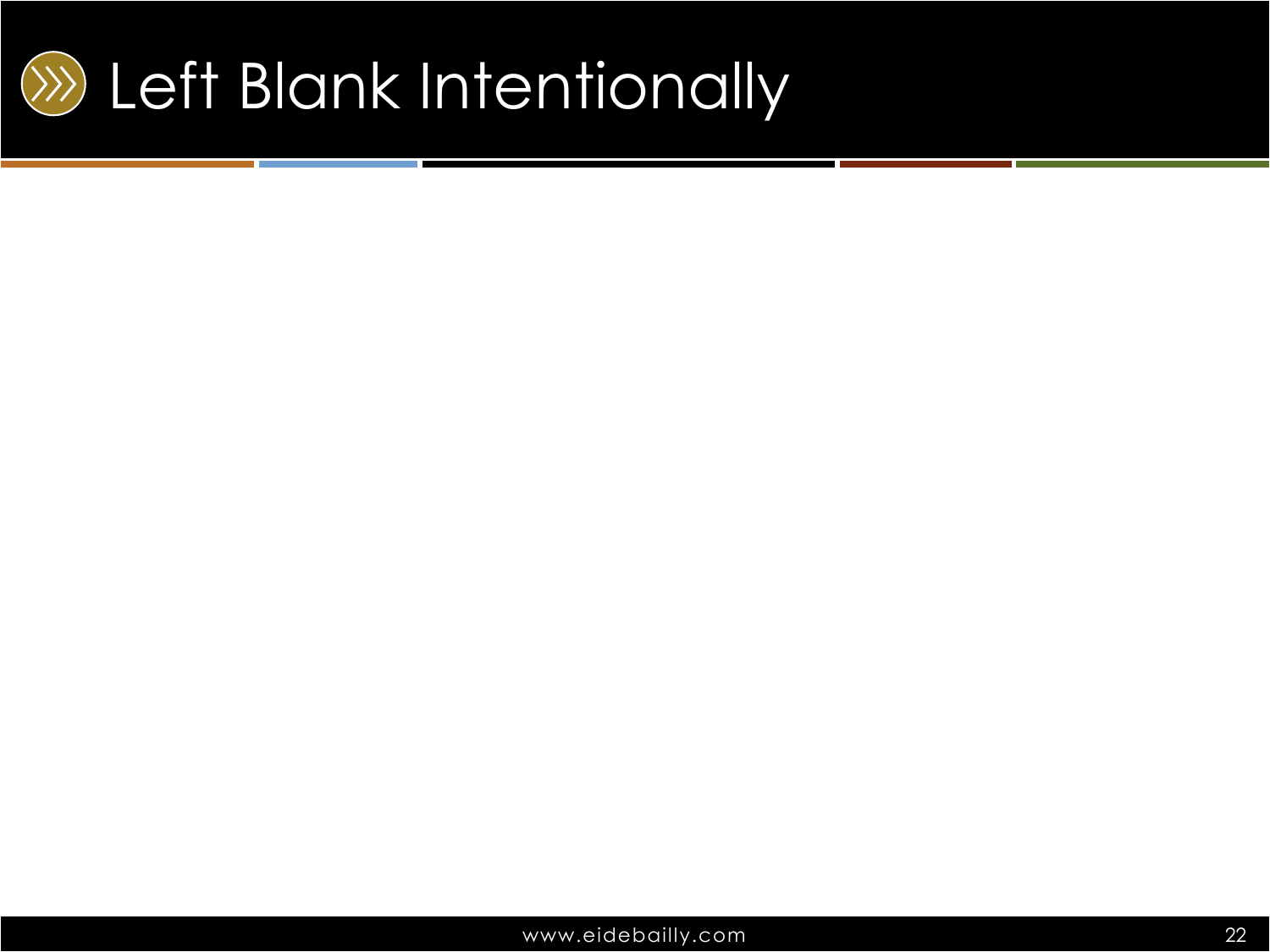

# 2013 Implementation



**CHNA**

Define

Gather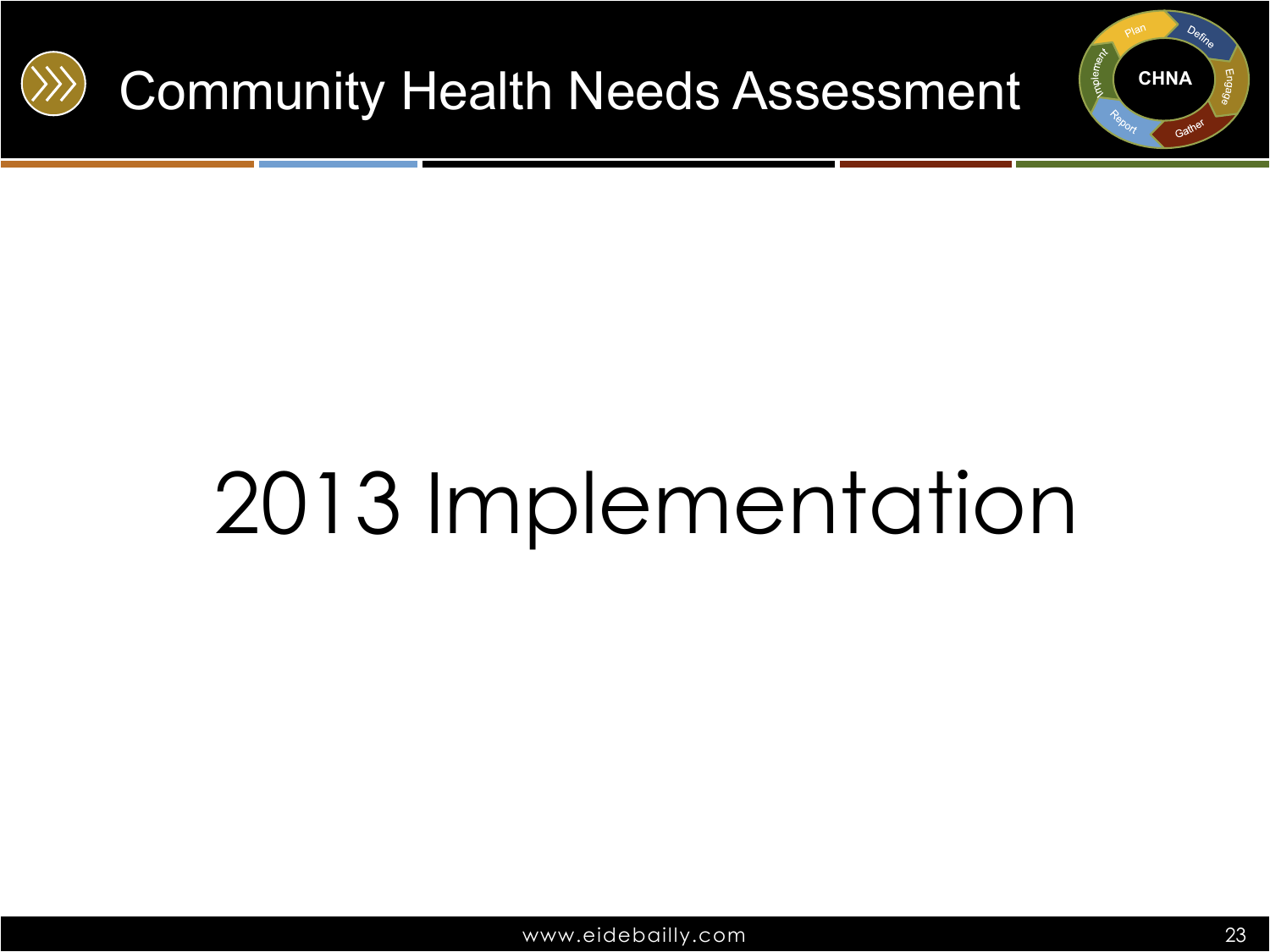

• **Alcohol and Substance Abuse –** MGRMC will work Graham County's Drug Coalition to sign up medical providers who will learn to identify substance abusers and provide them with alternative solutions as part of their care in the hospital.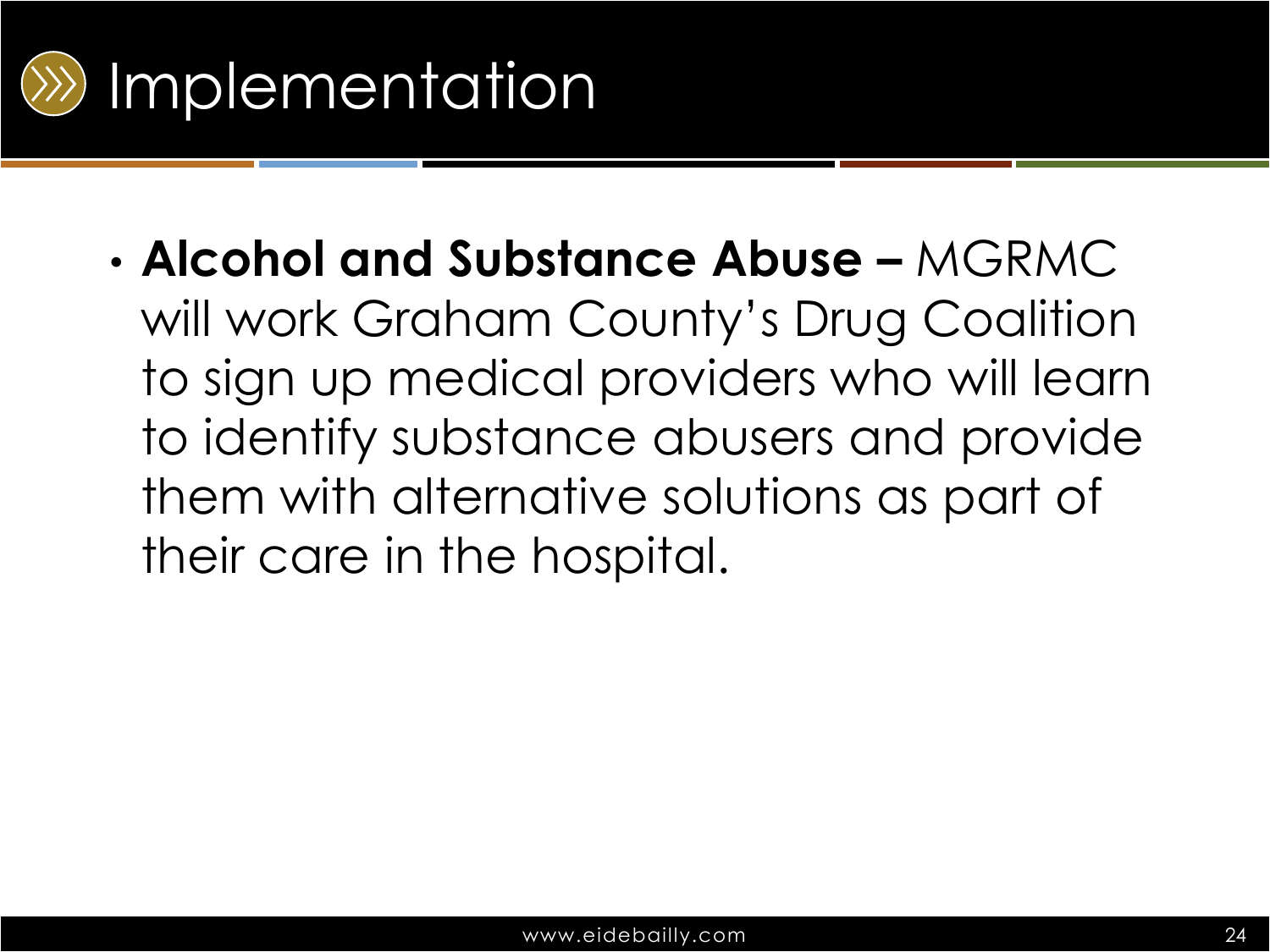

• **Additional Providers –** Within the last two years, MGRMC has brought both full-time Cardiology and full-time Gastroenterology to our campus. Also, following the study, MGRMC added Dermatology to our list of specialties provided in the Specialty Clinic on a bi-monthly basis. We will continue to assess and recruit primary and specialty providers to our valley as needed.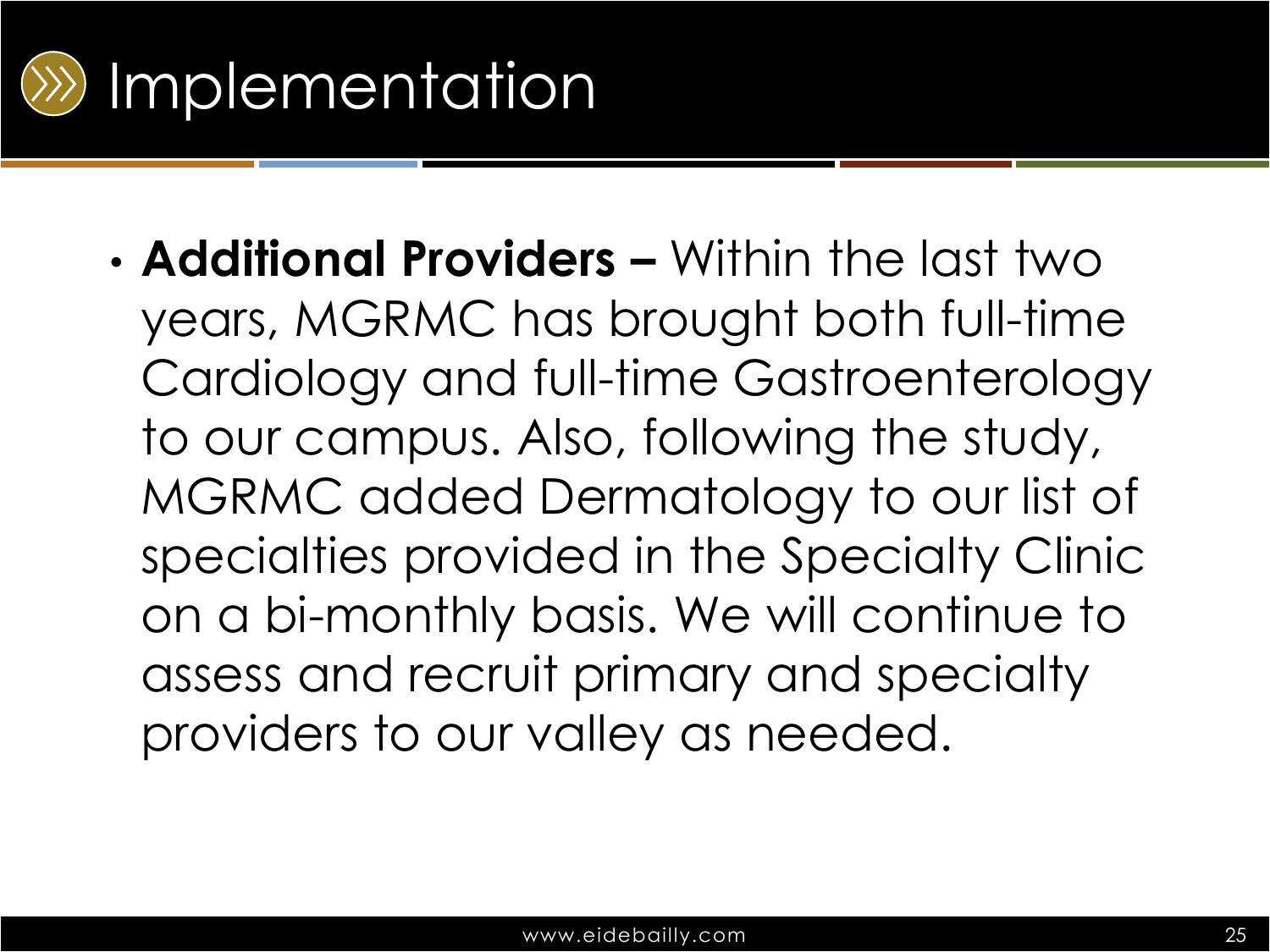

• **Mental Health –** MGRMC is currently investigating the feasibility of instituting Tele-Psych into our Emergency department.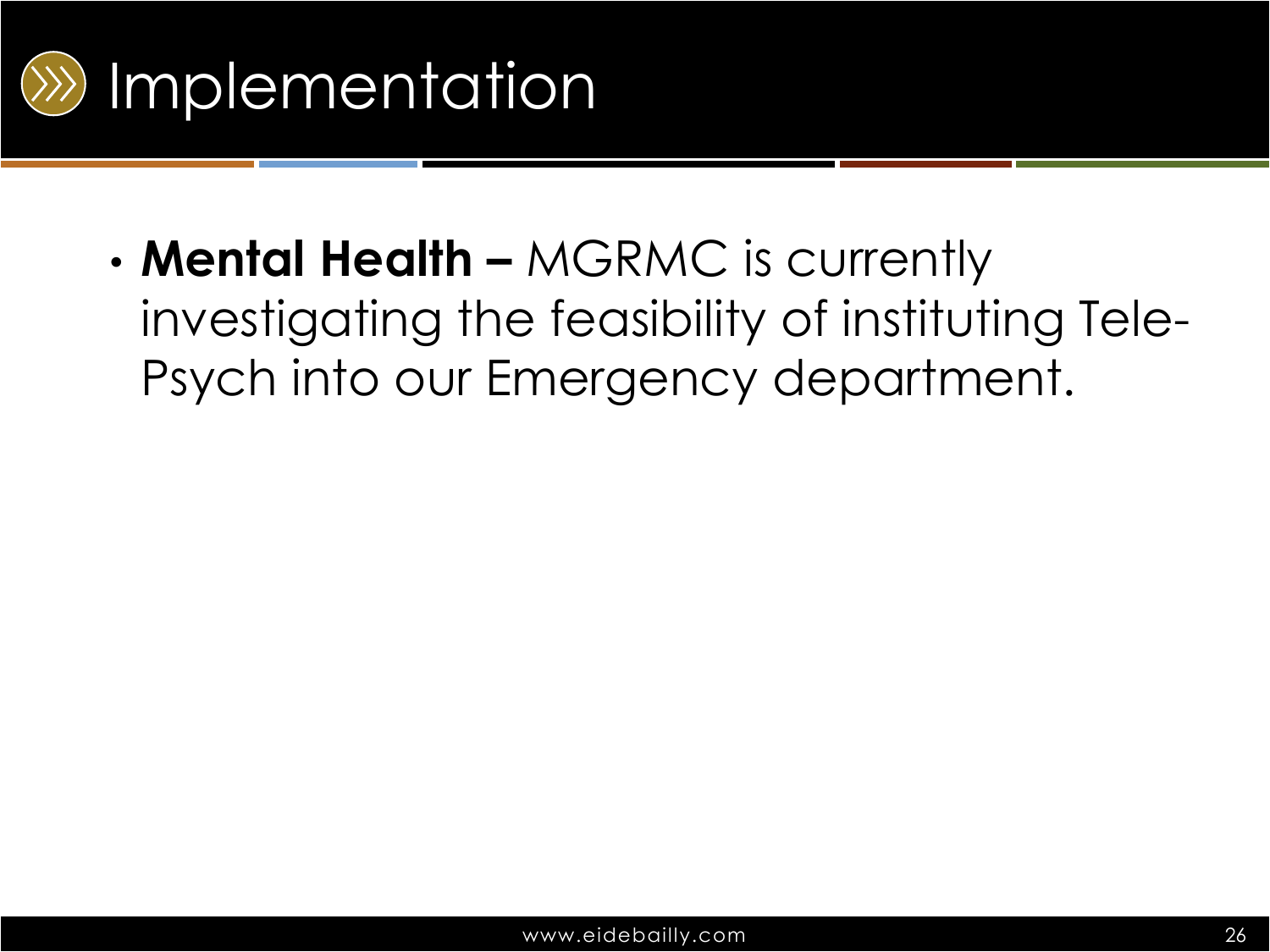

• **Teen Pregnancy –** MGRMC is committed to providing education to teens through our Rural Health Clinic and our Annual Health Fair regarding family planning and safe-sex practices.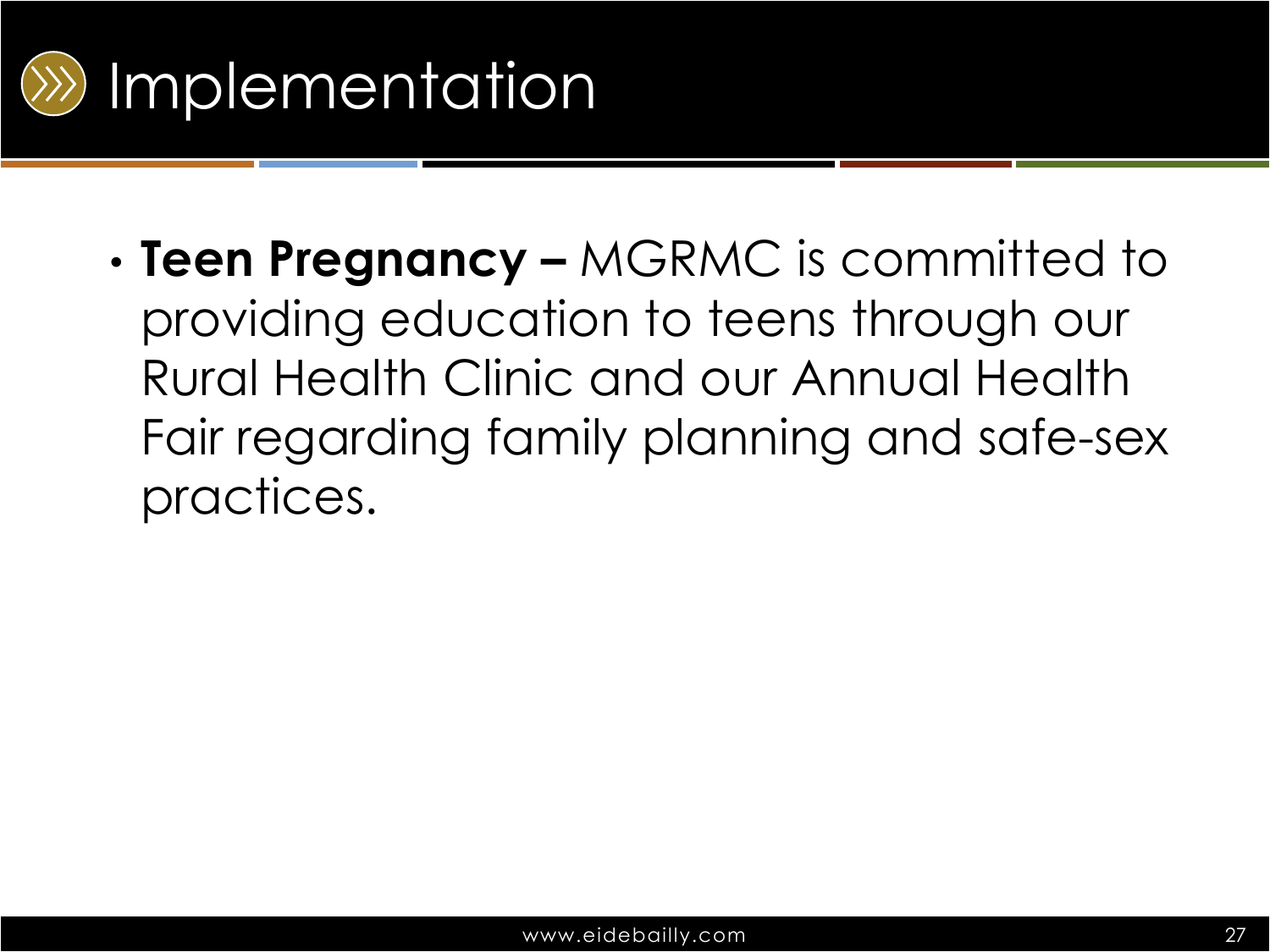

• **Car Seat Safety –** MGRMC is committed to provide education in our Maternity Services department regarding the importance of proper car seat installation and use for newborns and will also provide Car Seat Safety education and Car Seat Safety Checks at its Annual Health Fair.